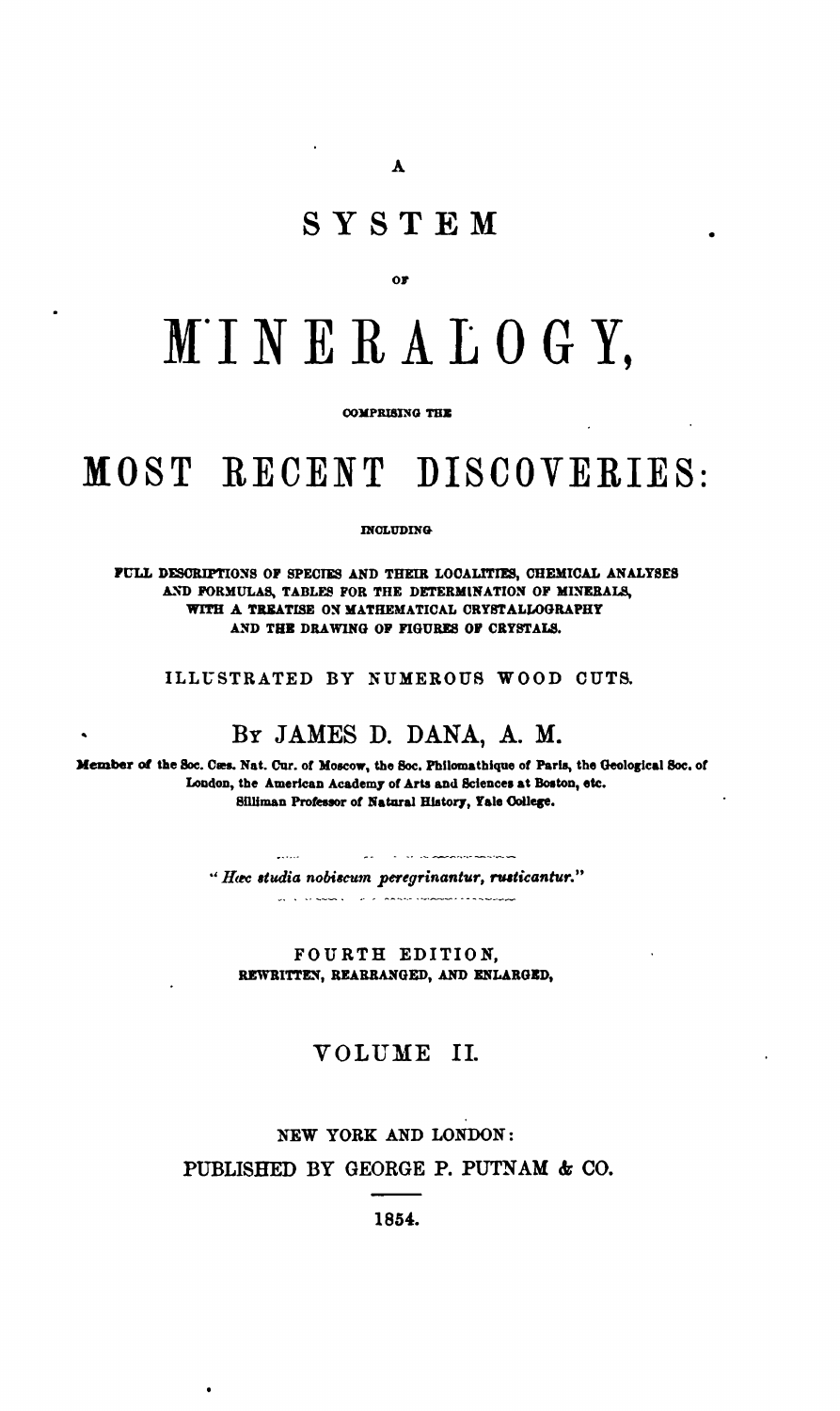# II. OXYDS OF ELEMENTS OF THE ARSENIC GROUP.

#### I. ARSENIO DIVISION.

|             |        | 1. ARSENOLITE GROUP.-Composition R O'. Monometric. |               |
|-------------|--------|----------------------------------------------------|---------------|
| ARSENOLITE, | As O'. | <b>SENARMONTITE,</b>                               | <b>8b O'.</b> |

2. VALENTINITE GROUP.-Composition R O'. Trimetric. Bi O'. VALENTINITE.  $SbO<sup>2</sup>$ . BISMUTH OCHRE.

8. KERMESITE GROUP.-Composition RO', (S replacing part of O). Monoclinic.  $-Bb(0, 8)^2$ . KERMESITE,

4. CERVANTITE GROUP.--Composition RO' or RO'+RO'. **CERVANTITE.** SbO'+SbO'.

5. VOLGERITE GROUP.-Composition R O<sup>4</sup>+5H.

Appendix.-BLEDGERITE, Pb<sup>2</sup>Sb O<sup>2</sup>+4H; AMMOLITE.

II. SULPHUR DIVISION.

SULPHUROUS ACID GROUP.---Composition RO'.

SULPHUROUS ACID, SO<sup>2</sup>.

SULPHURIC ACID GROUP.-Composition RO'.

SULPHURIC ACID, 80'

WOLFRAMINE GROUP.-Composition RO<sup>2</sup>. Monometric.

 $WO<sup>2</sup>$ . MOLYBDINE,  $\cdot$  MO. WOLFRAMINE.

I. OXYDS OF ARSENIC, ANTIMONY, ETC.

ARSENOLITE, Arsenous Acid. Arsenite, Haid. White Arsenic. Arsenikblüthe. Arsenic oxidé, H.

Monometric; f. 11. Usual in minute capillary crystals, stellarly aggregated, or crusts investing other substances. Also botryoidal. and stalactitic.

 $H = 1.5$ .  $G = 3.698$ , Roget and Dumas. Lustre vitreous or silky. Color white, occasionally with a yellowish or reddish tinge. Streak white. Transparent-opaque. Taste astringent, sweetish.

Composition.-Ks=Oxygen 24.24, arsenic 6576.

B.R. completely volatilized in white fumes. In the inner flame blackens, and gives off an alliaceous odor. Slightly soluble in hot water.<br>Found accompanying orea of silver, lead, arsenical iron, cobalt, nickel, etc., at An of Biber in Hanau.

ł,